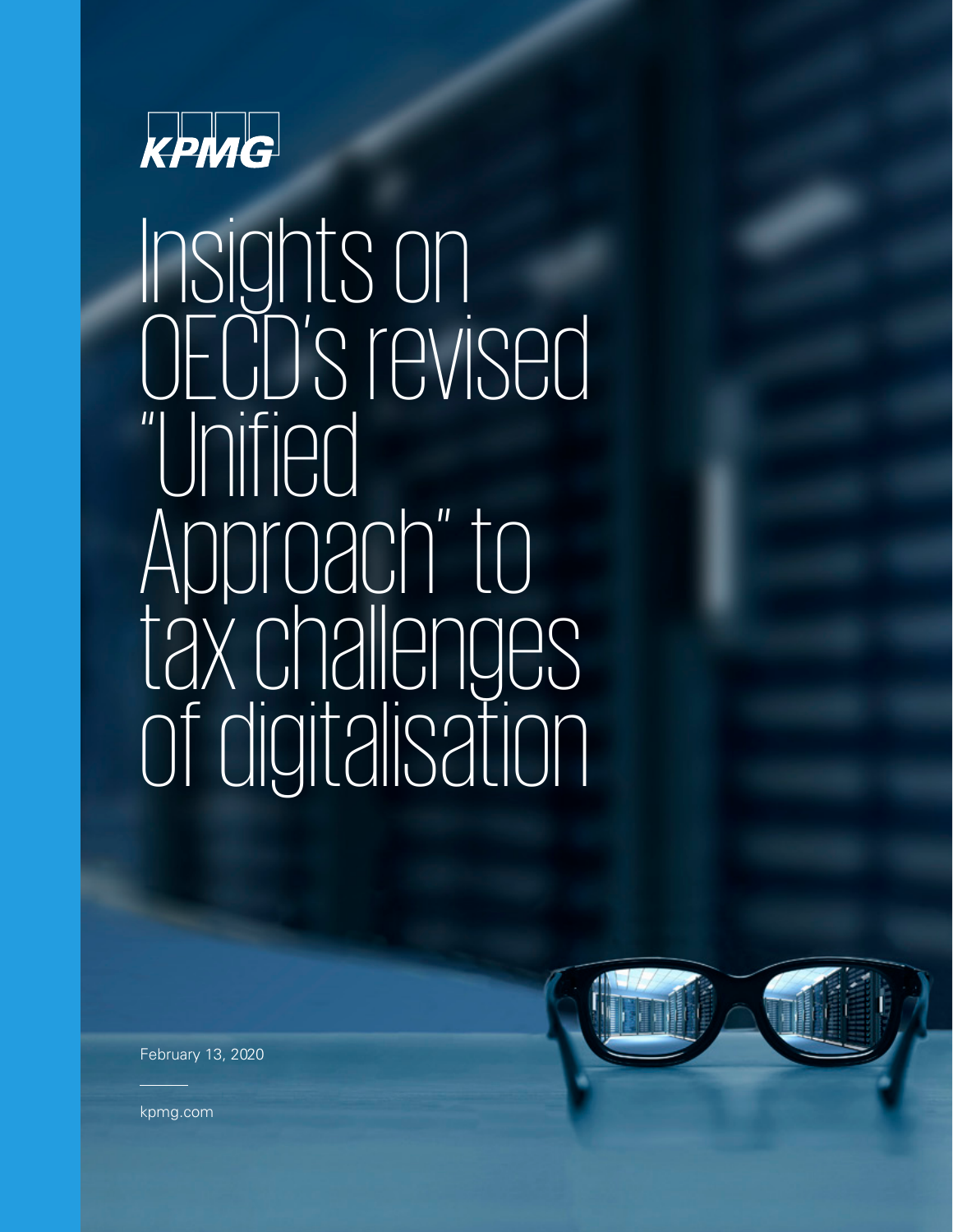## Contents

The Organisation for Economic Cooperation and Development (OECD) on 31 January 2020 issued a statement (the Statement) by the OECD/G20 Inclusive Framework on BEPS, reaffirming its commitment to reach a consensus-based long-term solution to the tax challenges arising from the digitalisation of the economy, and stating that the Inclusive Framework will continue following a two-pillar approach in working toward an agreement by the end of 2020. In aid of this goal, the Inclusive Framework announced its intent to reach agreement on the key policy features of the two-pillar solution by its next meeting in early July 2020.

Read about the Statement and the OECD release (31 January 2020): **[TaxNewsFlash](https://home.kpmg/us/en/home/insights/2020/01/tnf-oecd-update-digital-economy-tax-issues-pillar-one-agreement.html)**

The Statement is accompanied by a revised version of the Unified Approach released on 9 October 2019, which the Inclusive Framework adopted as the basis for negotiations with respect to Pillar One, and that identifies a number of remaining technical challenges and significant policy differences among the participants that would need to be resolved in order to reach agreement. In addition, the Statement takes note of a U.S. proposal to implement Pillar One on a "safe harbor" basis, as proposed in a December 2019 letter from the U.S. Treasury Secretary to the OECD Secretary-General. The Statement notes that many Inclusive Framework members expressed concern about the proposal, but that a final decision would be made only after agreement had been reached on the other elements of Pillar One.

The Statement is also accompanied by an updated Programme of Work setting out the timeline for the work on Pillar One and the remaining technical challenges to be addressed. The Inclusive Framework also stated its expectation that any consensus-based solution would need to include a commitment by members to implement the solution and withdraw relevant unilateral measures.

The Statement also welcomes progress on Pillar Two, noting that more work remains to be done. Finally, it welcomes progress on economic analysis and impact assessment, and calls for more detailed analysis by the end of March 2020.

## KPMG observation

The Inclusive Framework effectively decided to finish developing the overall Pillar One package before addressing the U.S. safe harbor proposal, which appears to represent a gamble that a final agreement with respect to the U.S. proposal will be more possible when the final shape of the Pillar One solution is known than when the technical and policy details are still in flux.

<sup>© 2020</sup> KPMG LLP, a Delaware limited liability partnership and the U.S. member firm of the KPMG network of independent member firms affiliated with KPMG International Cooperative ("KPMG International"), a Swiss entity. All rights reserved. Printed in the U.S.A. The KPMG name and logo are registered trademarks or trademarks of KPMG International.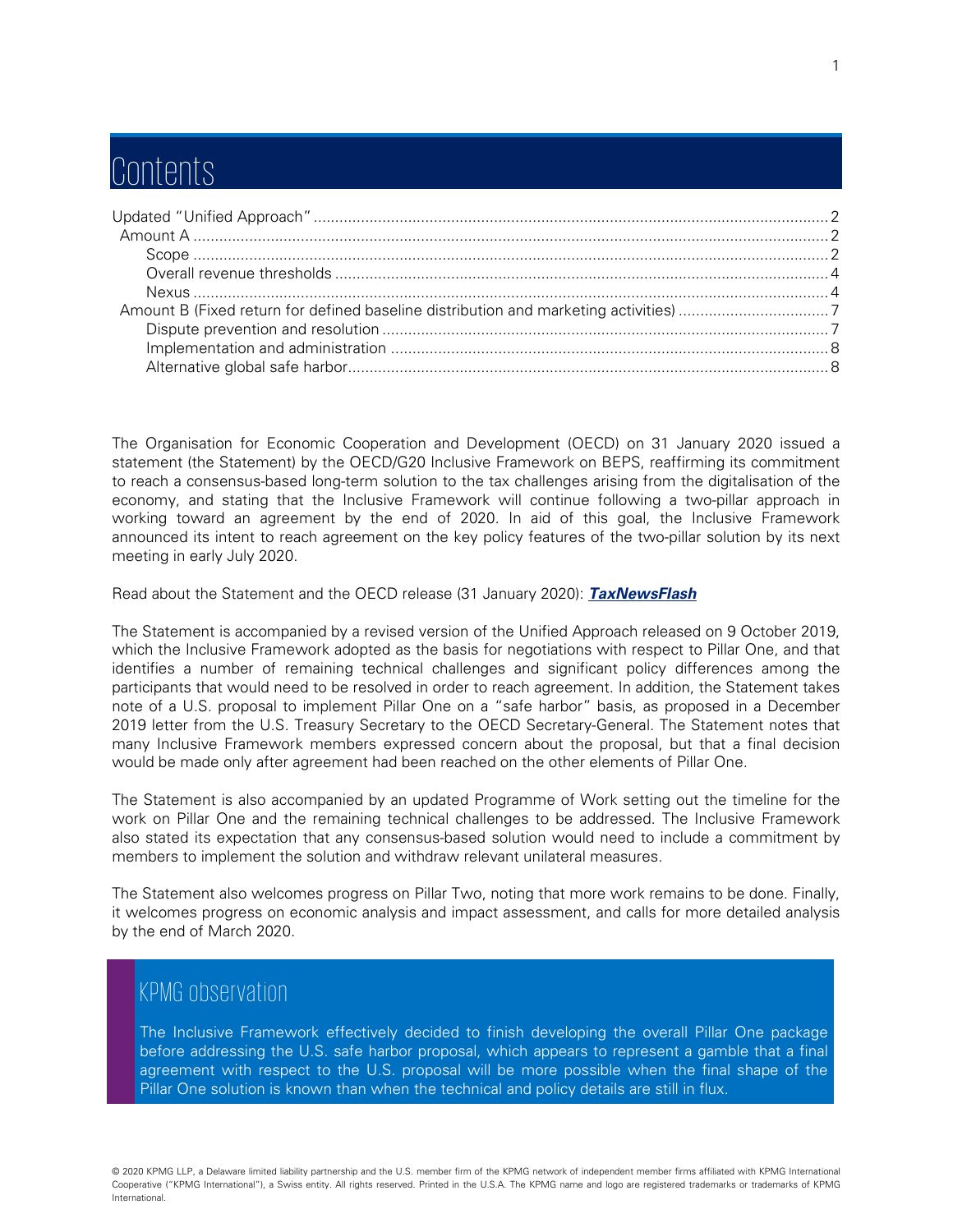## KPMG observation

The stated expectation that members would be expected to withdraw relevant unilateral measures is welcome. It is unclear, however, which unilateral measures will be considered relevant, and the Programme of Work indicates that this determination will be part of the overall work on implementation and administration.

# <span id="page-2-0"></span>Updated "Unified Approach"

The Statement is accompanied by an outline of the architecture of a "Unified Approach" to Pillar One, which will serve as the basis for negotiations by the Inclusive Framework. The Unified Approach identifies three types of taxable profit to be allocated to market jurisdictions:

- **Amount A:** A share of residual profit allocated to market jurisdictions using a formulaic approach applied at the level of the multinational group (or potentially business line by business line). It would apply regardless of the existence of physical presence-based nexus under traditional rules, and is intended to reflect the profits associated with "active and sustained participation" in the economy of a market jurisdiction.
- **Amount B:** Fixed remuneration for defined "baseline" distribution and marketing functions taking place in a market jurisdiction. Amount B is not intended to create new taxing rights, and is intended to reflect an improvement in the "practical application" of the arm's length principle.
- **Amount C:** Any additional profit due to in-country functions that exceed the baseline activity covered by Amount B. Like Amount B, it is not intended to change existing taxing rights under the arm's length principle. The Unified Approach notes the importance of improved dispute resolution in this context.

The Unified Approach identifies a number of key components and challenges associated with these three elements.

## <span id="page-2-1"></span>Amount A

The Unified Approach notes, at a broad level, the need to agree on a limited scope and a limited quantum of profit to be reallocated, designed in a way that will be simple, avoid double taxation, and effectively work alongside the arm's length principle. The Unified Approach makes a number of refinements to the earlier version released October 2019, as highlighted below:

#### <span id="page-2-2"></span>**Scope**

While the original Unified Approach identified "consumer-facing" businesses, defined broadly, as in scope, the new version of the Unified Approach identifies two categories of businesses that will be covered.

• **Automated digital services.** Businesses generating revenue from providing "automated digital services . . . on a standardized basis to a large population of customers or users across multiple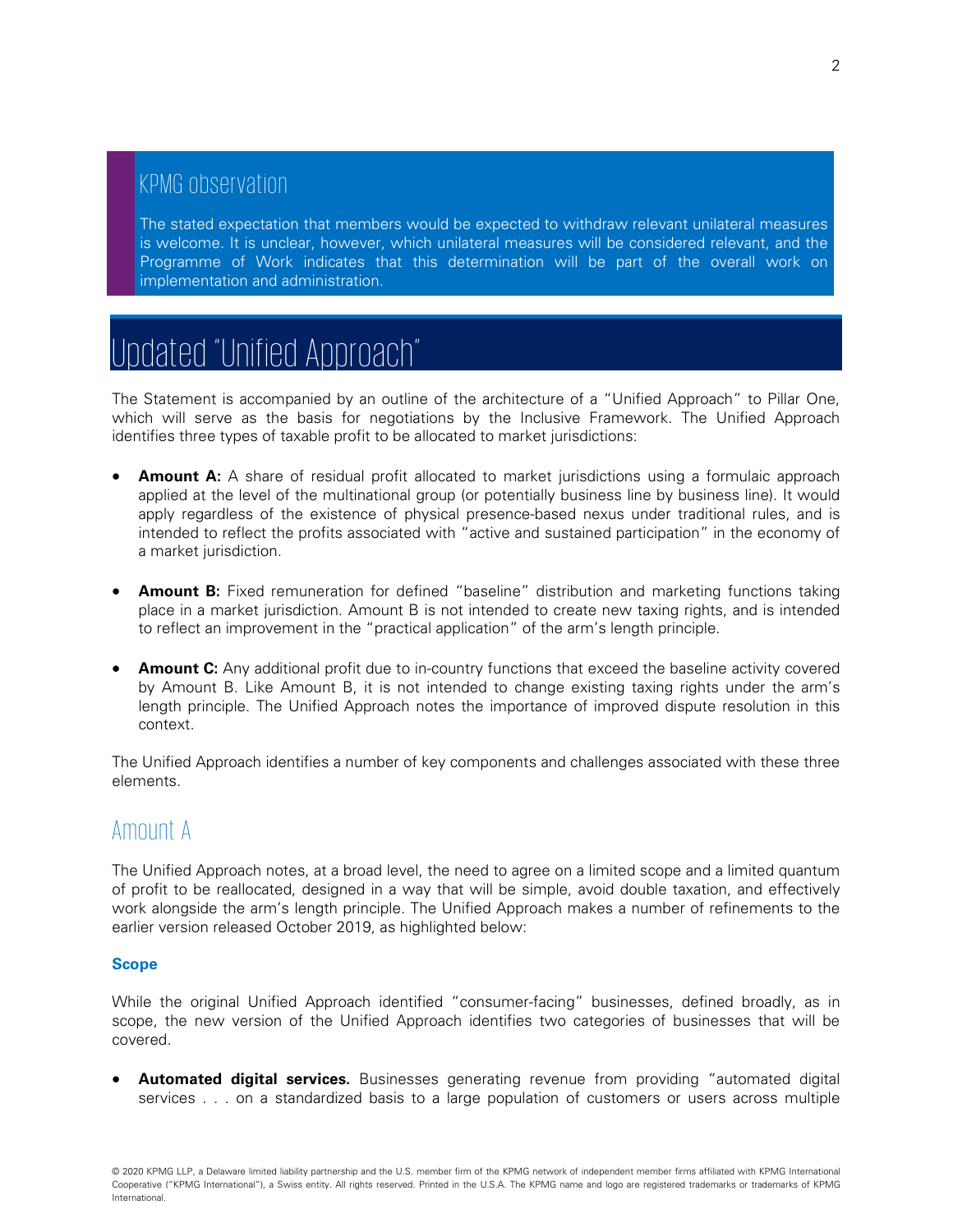jurisdictions." Using digital means to deliver services that involve a high degree of human interaction but judgment not intended to be exercised. This would include in particular, online search engines, social media platforms, other intermediation platforms/online marketplaces (whether used by businesses or consumers), digital content streaming, online gaming, cloud computing services, and online advertising services.

• **Consumer-facing businesses.** Businesses that generate revenue from the sale of goods and services of a type commonly sold to individual consumers purchasing items for personal use rather than for commercial or professional purposes.

## KPMG observation

These refinements appear to have been driven by a realization that the prior focus on "consumerfacing" business would exclude many cloud computing businesses. The exact scope of these categories is unclear. With respect to automated digital services, the Unified Approach states that merely using digital means to deliver services involving a high degree of human intervention and judgment is not intended to be covered. The dividing line between covered services and excluded services will need substantial refinement to be administrable.

The Unified Approach states that extractive industries and other producers and sellers of raw materials and commodities will not be considered "consumer-facing" even if they are incorporated further down the supply chain into consumer products. It notes that this would be limited to generic goods sold and priced on the basis of their inherent characteristics, so that, e.g. sacks of green coffee beans would not be subject to the new taxing right, while branded jars of coffee will be.

## KPMG observation

The exclusion for extractive industries and commodities appears to be quite narrowly confined. While it carves out producers and sellers of raw materials and commodities for incorporation into other products, in cases when a single multinational (MNE) group both extracts commodities and incorporates them into branded products, those later stages of the supply chain appear to be in scope of Amount A. This is consistent with the broad definition of consumer-facing businesses based on whether products sold are of a type purchased by consumers, rather than whether the initial purchaser is a consumer.

The Unified Approach notes also that most activities of the financial services sector (including insurance) take place with commercial customers and would not be in scope, and that there is a "compelling case" for excluding consumer-facing business lines based on the impact of regulation that ensures that residual profits are largely realized in local customer markets.

## KPMG observation

The Unified Approach stops short of broadly carving out financial services, and notes in particular the need to consider whether digital peer-to-peer lending platforms or other "unregulated elements" of the financial services sector may require further consideration.

The Unified Approach also states that due to the longstanding tax treaty practice of assigning exclusive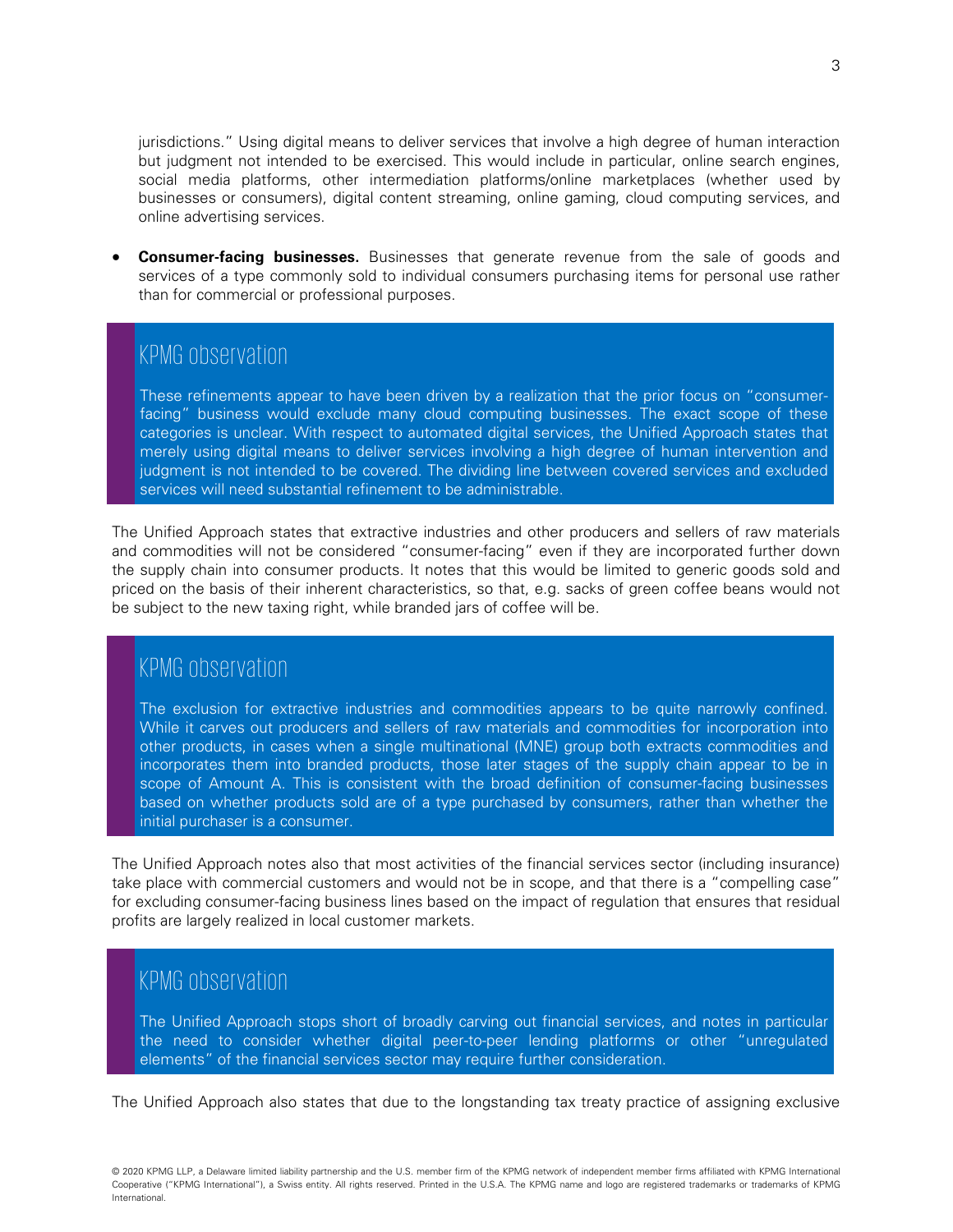taxing rights over profits from operating ships and aircraft in international traffic to the residence country, it would be inappropriate to subject airline and shipping businesses to the new taxing right.

## KPMG observation

The exclusion of airline and shipping businesses from the new taxing right is consistent with treaty rules that eliminate source country taxing rights. The exact scope of the intended carve-out is unclear, however, particularly for businesses doing a mix of shipping, air transport, and other transportation activities. It appears (though it is not stated) that this carve-out is intended to apply regardless of whether a treaty in fact applies to the income in question.

#### <span id="page-4-0"></span>**Overall revenue thresholds**

The Unified Approach states that a number of thresholds would apply to reduce compliance and administrative burden. These would include:

- **Gross revenue threshold.** The new tax would apply only to MNE groups exceeding a gross revenue threshold (e.g., €750 million).
- **In-scope revenue threshold.** A further carve-out is being considered for MNE groups with in-scope revenue below a certain threshold.
- **De minimis carve-out**. A carve-out could also be considered where profit to be allocated under the new taxing right would be minimal.

## KPMG observation

As noted below, the formula used for calculation of Amount A will effectively exclude businesses below a certain level of profitability. It is unclear how a de minimis carve-out would modify or expand on this approach.

#### <span id="page-4-1"></span>**Nexus**

In addition to these general revenue-based thresholds, in-scope MNEs would be subject to tax in a market jurisdiction only if they had nexus with that market jurisdiction. This nexus rule would be a standalone rule that is not intended to change existing permanent establishment or other nexus rules.

The primary nexus rule (and the sole rule in the case of automated digital businesses) would be the generation of in-scope revenue in a market jurisdiction in excess of a threshold (which may be adjustable depending on the size of the market, subject to an absolute floor) over multiple years. For consumerfacing businesses, however, additional evidence of "sustained interaction" with the market may be required in order to minimize administrative burden. The Unified Approach indicates that further work will be done to identify "revenue plus" factors, such as the existence of physical presence in a market or targeting advertising at the market jurisdiction.

The Unified Approach also notes the need to develop sourcing rules to determine when in-scope revenue will be attributable to a market, noting in particular that online advertising and sales through intermediaries.

<sup>© 2020</sup> KPMG LLP, a Delaware limited liability partnership and the U.S. member firm of the KPMG network of independent member firms affiliated with KPMG International Cooperative ("KPMG International"), a Swiss entity. All rights reserved. Printed in the U.S.A. The KPMG name and logo are registered trademarks or trademarks of KPMG International.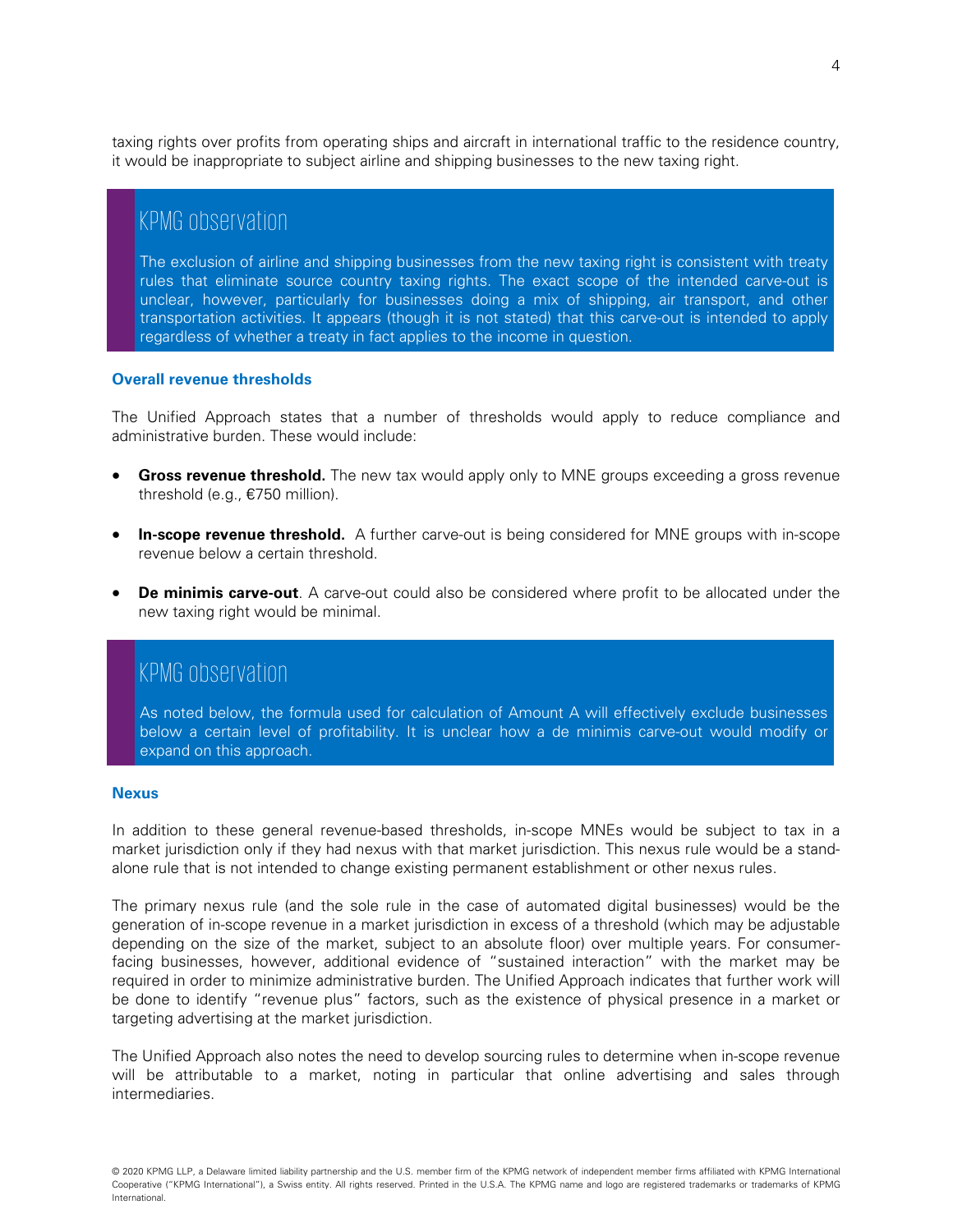#### KPMG observation

While the introduction of "plus" factors helps mitigate some of the challenges associated with this nexus for consumer-facing businesses, the decision to include sales through unrelated intermediaries still appears to raise substantial challenges in developing a sourcing rule that will be administrable. The Programme of Work is somewhat more circumspect, seeming to acknowledge the practical challenges with this approach, including possibility that looking through independent distributors may not be feasible.

#### **Quantum of Amount A**

Amount A is intended to be reallocate a portion of the residual profits of a MNE group. As a result, the Unified Approach notes that for businesses below a certain threshold of profitability, Amount A would not apply. The profitability thresholds and the portion of deemed residual profits to be reallocated are among the topics remaining to be negotiated among the members of the Inclusive Framework. A number of issues are being considered in this regard, including:

- Setting the level of profitability and the portion of deemed residual profits subject to reallocation at a level that balances the interests of small and large economies
- "Digital differentiation" in which the quantum of profits subject to Amount A might differ based on differing degrees of digitalisation among in-scope business activities
- The possibility of different portions of profit being allocated to different businesses
- The possibility of identifying certain activities that would be deemed to be performed in market jurisdictions, as an alternative to subjecting those activities to increased Amount A allocations

## KPMG observation

Reaching agreement on the quantum of Amount A remains one of the key political obstacles to consensus. The Unified Approach identifies no underlying principle for reaching agreement on any of the options being considered, suggesting that this will end up being largely a political decision.

Amount A is intended to be calculated on the basis of "profit before tax" derived from consolidated group financial accounts, with minimal adjustments intended to address only differences among accounting standards that are significant in amount and duration. The rules are intended to apply to both profits and losses, and will include loss carryforward rules (addressing both post-Amount A losses and pre-Amount A losses).

## KPMG observation

The treatment of losses is one of the more challenging issues to be addressed in arriving at a coherent Pillar One solution. For example, if the Pillar One solution applies to businesses only to the extent that their profit margin exceeds 10%, consider the treatment of a business that

<sup>© 2020</sup> KPMG LLP, a Delaware limited liability partnership and the U.S. member firm of the KPMG network of independent member firms affiliated with KPMG International Cooperative ("KPMG International"), a Swiss entity. All rights reserved. Printed in the U.S.A. The KPMG name and logo are registered trademarks or trademarks of KPMG International.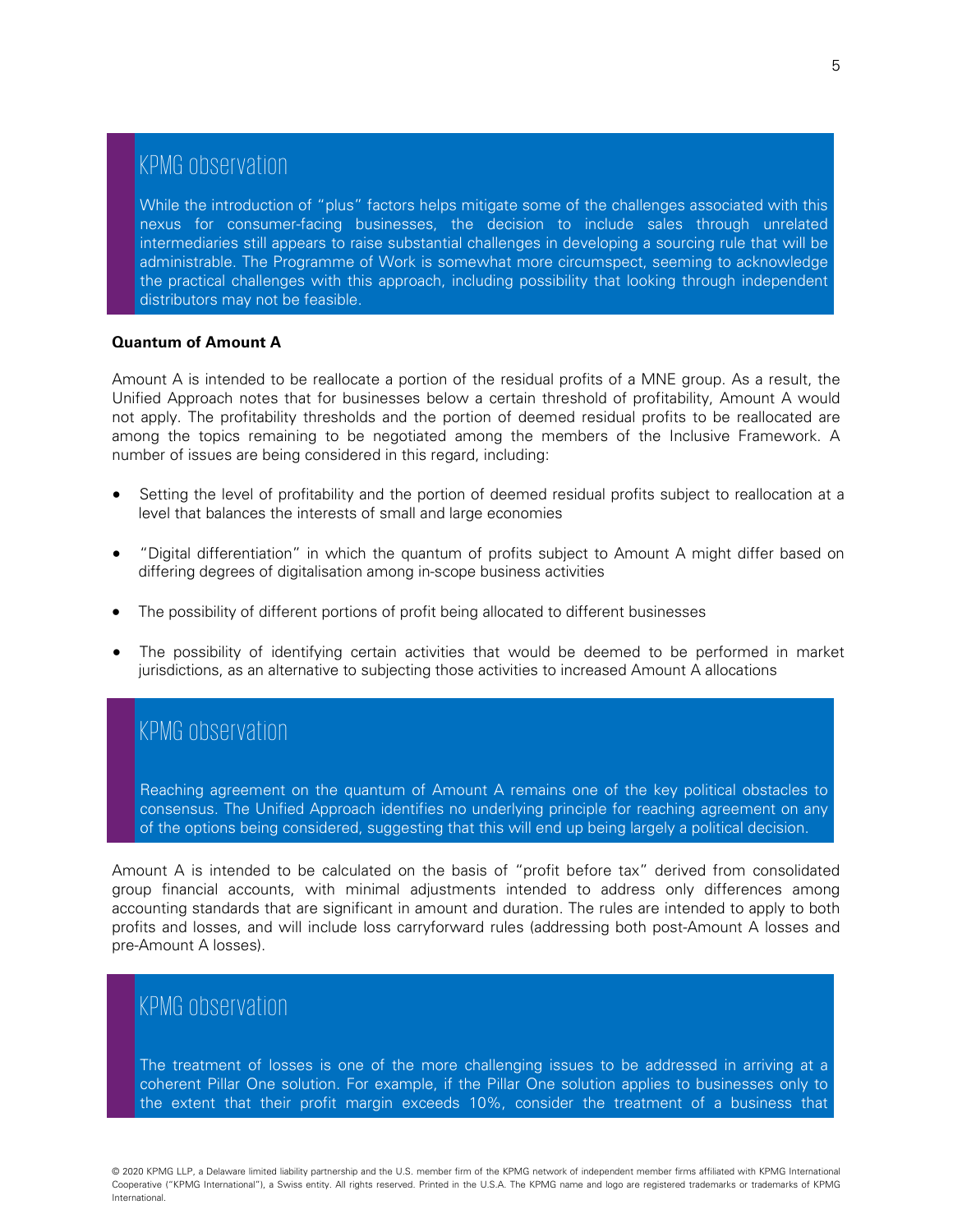consistently earns a 5% profit margin but has a single year in which it earns 20%. One option would be to treat that business as having exceeded the Amount A threshold by 10%, so that it would be subject to Amount A in that year. Another would be to consider the business to carry forward a 5% "residual loss" from prior years so that it is only subject to Amount A if its overall profitability over time exceeds 10%.

The Unified Approach notes that segmentation by region or business line may be required in some circumstances, including where out-of-scope revenues are material or where profitability varies materially by region or business line.

#### KPMG observation

Developing segments on a basis other than the segments used by an MNE group for financial reporting purposes appears to raise substantial risk of burden for both taxpayers and tax authorities. Permitting the use of financial reporting segments would substantially reduce that complexity, though work would need to be done to allocate centralized expenses to arrive at a reliable figure for profit and loss by segment that is consistent with group consolidated income.

After determining the total amount of profit included in Amount A, taxing rights to those profits would be allocated to market jurisdictions in which the MNE group has nexus using an agreed allocation key, which would be based on in-scope sales sourced to the market jurisdiction.

#### **Elimination of double taxation**

Reconciling Amount A with existing rules and relieving double taxation will require the identification of specific taxpayer entities that are considered to own the deemed residual profits that are subject to reallocation under Amount A. The Unified Approach suggests that existing credit and exemption methods for relieving double taxation may be able to relieve double taxation once the appropriate taxpayer entity is identified.

#### KPMG observation

Identifying an appropriate taxpayer is one of the more significant challenges to be addressed in the Unified Approach. Once that taxpayer is identified, adapting existing credit and exemption methods to Amount A in a way that will effectively relieve double taxation appears to raise substantial additional complexity. It is unclear from the draft whether more straightforward methods such as simply granting a deduction for the Amount A tax to the relevant taxpayer entity are being considered.

#### **Interactions and potential for double counting**

The Unified Framework makes clear that transfer pricing under the arm's length principle (including Amounts B and C) would apply first, and that Amount A would be allocated as a partial override to those results. While no significant interaction is expected between Amount A and Amount B, the Unified Approach notes that transfer pricing adjustments under Amount C may change which entity is considered a taxpayer for purposes of Amount A, and which jurisdiction is therefore required to provide relief. Further work will be done to explore this interaction.

<sup>© 2020</sup> KPMG LLP, a Delaware limited liability partnership and the U.S. member firm of the KPMG network of independent member firms affiliated with KPMG International Cooperative ("KPMG International"), a Swiss entity. All rights reserved. Printed in the U.S.A. The KPMG name and logo are registered trademarks or trademarks of KPMG International.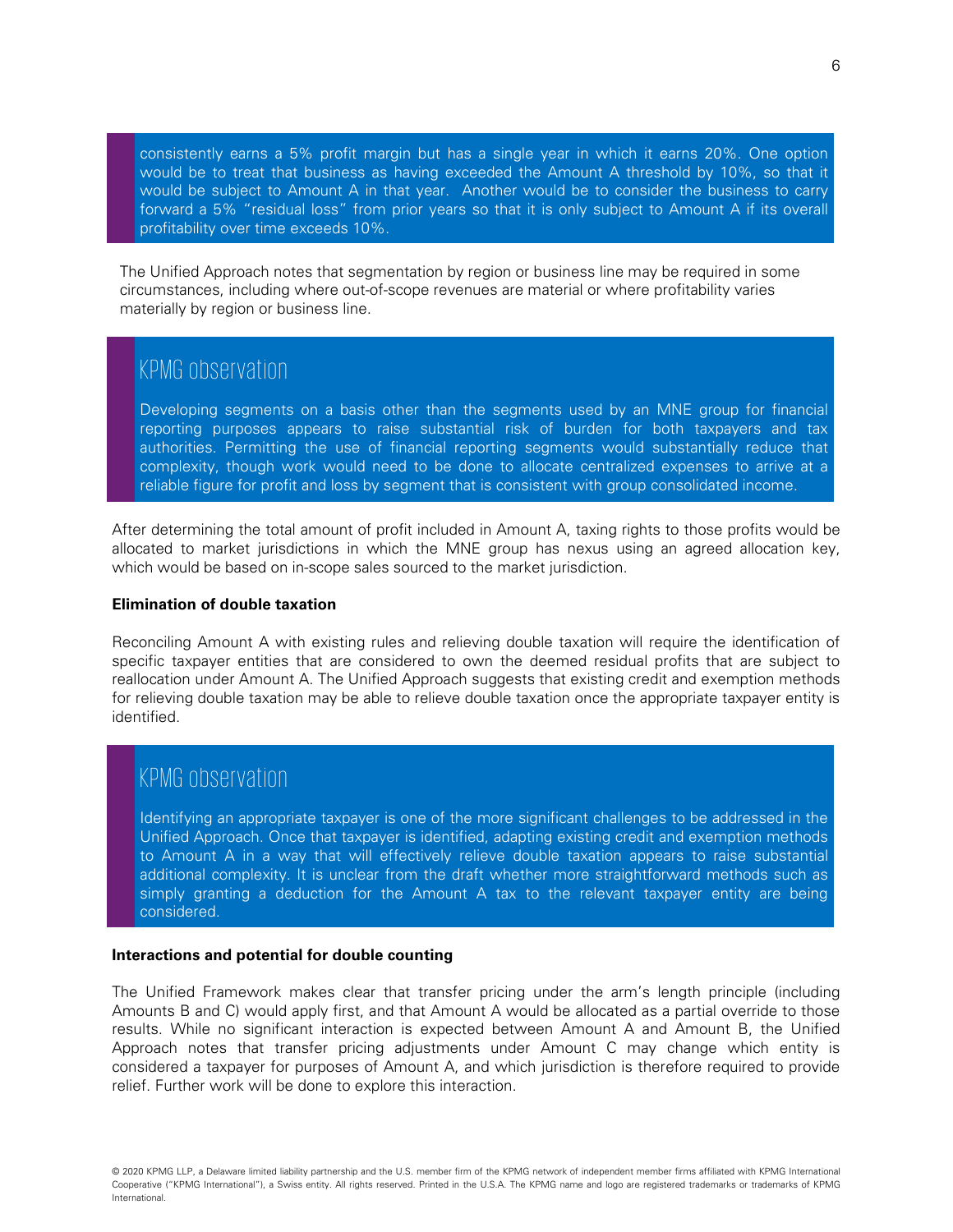## <span id="page-7-0"></span>Amount B (Fixed return for defined baseline distribution and marketing activities)

Amount B focuses on defining a fixed return based on the arm's length principle for entities performing "baseline marketing and distribution activities," with the goal of reducing complexity and disputes. To ensure that the result is based on the arm's length principle, the Unified Approach notes that work will focus on how to account for different functionality levels, as well as differentiation in treatment between industries and region. It further notes that while results are generally expected to be consistent with the arm's length principle, agreement will require countries to compromise between strict compliance and administrability.

#### KPMG observation

A number of comments requested that Amount B be implemented as a safe harbor. The Unified Approach rejects this approach, based on the assertion that the results of Amount B are intended to be an implementation of the arm's length principle.

"Baseline" activities will be defined as part of the work on Amount B, and are expected to include distribution arrangements with routine levels of functionality, no ownership of intangibles, and no or limited risks.

## KPMG observation

Limited risk distributors have been the subject of substantial attention from tax administrations, frequently resulting in disputes as to whether a particular distribution arrangement is actually limited in risk. A rule that defines distribution activities to focus exclusively on such limited risk distribution activities seems to carry with it the risk of generating the same types of disputes.

#### <span id="page-7-1"></span>**Dispute prevention and resolution**

The Unified Approach calls for continued work to explore "innovative and inclusive processes" to improve tax certainty, recognizing: (1) that disputes under Amount A are likely to be multilateral in nature; and (2) that mechanisms to improve tax certainty, including dispute resolution measures, will be critical to overall agreement on a Pillar One solution.

With respect to Amount A, the Unified Approach suggests that work will be done to develop a process in which taxpayers could receive binding agreements from tax administration before tax assessments are made, covering all aspects of Amount A. One option being considered is the establishment of representative panels of government officials. Work will be done on the process and governance of those panels (including the role of the residence country of the ultimate parent entity), and could include providing assistance to panel members from tax administrations with resource constraint.

For disputes under Amount A that are not dealt with by the early dispute prevention process, the Unified Approach states that a mandatory binding dispute resolution process will be developed. For Amount B, it is intended that clear and detailed guidance on the scope of Amount B would limit the amount of disputes. The Unified Approach notes, however, that while agreement on the scope and nature of enhanced dispute resolution is critical to reaching consensus in 2020, members of the Inclusive Framework differ on the extent to which any such measures would apply to broader transfer pricing disputes (Amount C).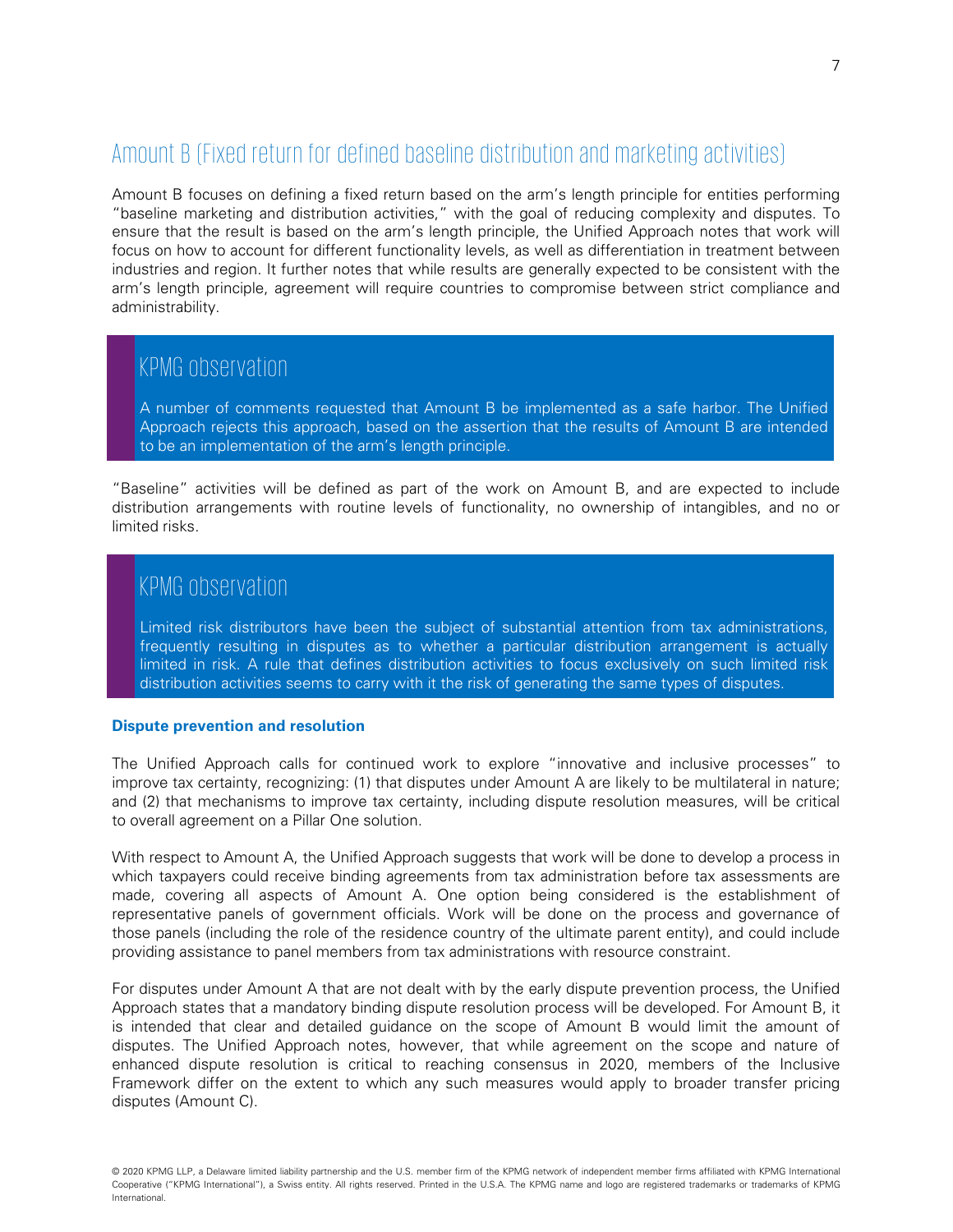#### KPMG observation

A mechanism to provide certainty on a multilateral basis in advance of assessment would be welcome, though it appears that very little detail has been developed at this point. The Programme of Work suggests that this approach may be not be performed until the implementation phase, as part of the development of a multilateral convention. Reaching agreement on mandatory binding arbitration or similar dispute resolution mechanisms appears critical given the breadth of the new rules being considered.

#### <span id="page-8-0"></span>**Implementation and administration**

The Unified Approach notes that implementation will require both domestic law and treaty changes, and suggests the negotiation of a new multilateral convention to ensure that all jurisdictions can implement the Unified Approach consistently and at the same time. This could include both treaty changes and measures to coordinate where no treaty exists. Implementation on a phased basis could also be considered, including the use of simplified transition measures. The Unified Approach emphasizes that any consensus will require members to commit to implement, and also to commit to withdraw relevant unilateral measures and not implement unilateral actions in the future.

#### <span id="page-8-1"></span>**Alternative global safe harbor**

Further work will also be done on the design of a safe harbor system in light of the U.S. proposal.

Considerations would include changes to: (1) scope of Amount A; (2) operating and administration rules; and (3) measures to avoid double taxation. Interaction with unilateral measures and behavioral incentives would also be considered.